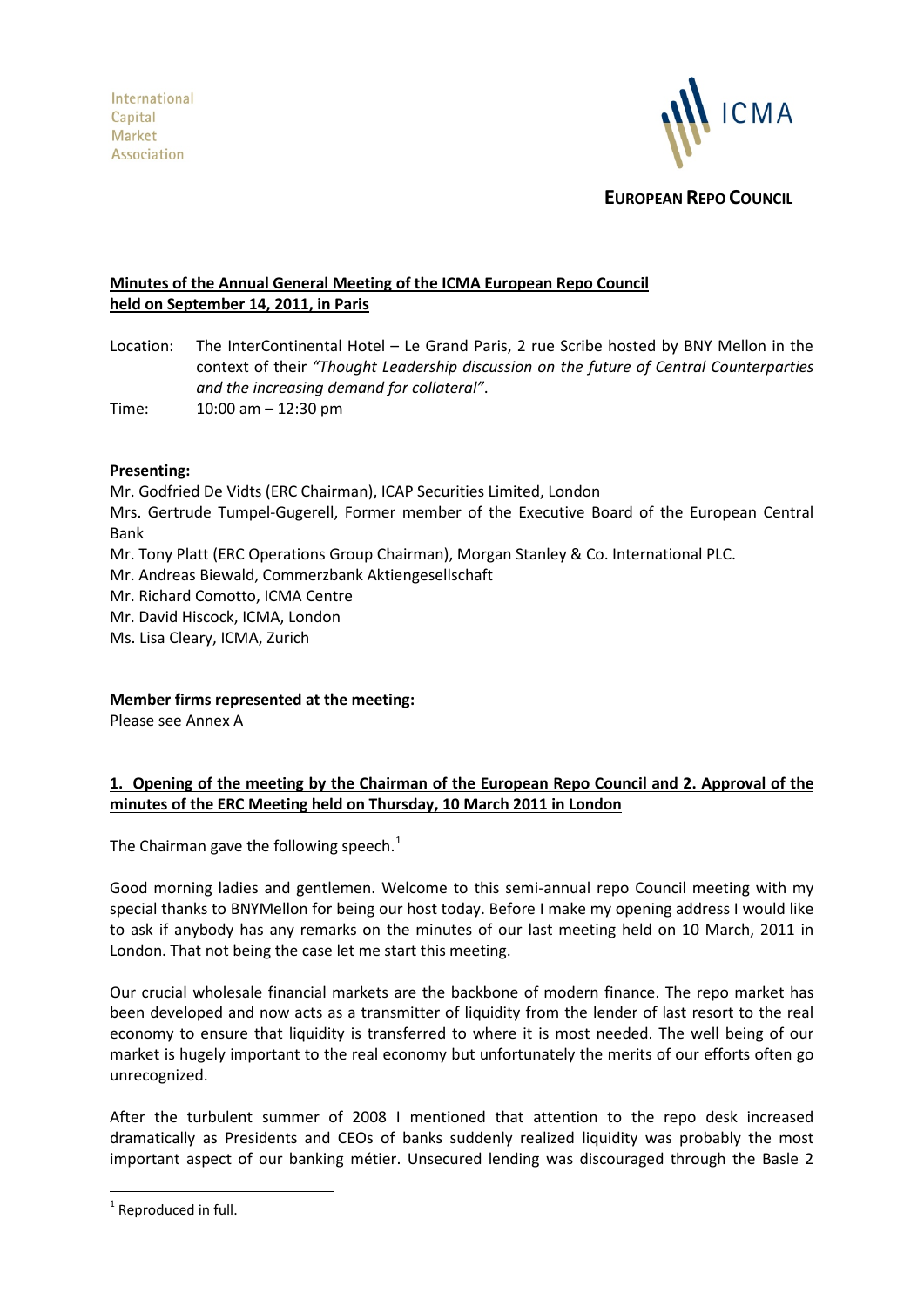capital agreement while secured lending was chosen by the central bank community as the prime vehicle to provide the necessary oxygen to the financial markets.

As the European Repo Council we have not ignored this responsibility. Hence this meeting, as with our previous gatherings, will continue to focus on the delivery of a professional and robust financial market infrastructure that can deliver what is needed for our markets.

It comes as no surprise that our group, managed by the elected ERC Committee has given considerable attention to the work of the Giovannini group, the European Commission working groups named CESAME 1 & 2 and the recent EGMI Working group. Our attention goes further and also includes participation with the BIS, IOSCO, IMF, and World Bank as well as many private initiatives. A second pillar of our co-operation with the authorities is through our contacts with both the ECB /Eurosystem and the Bank of England. And as repo markets are increasingly identified as the home of collateral management for a wide range of functions we obviously keep in touch with work the of other trade associations.

The current regulatory focus is on increased central clearing of OTC derivatives. However, despite the work and expertise of our community in the development of central clearing for repo, this valuable initiative has unfortunately not received the attention it deserves. We have always encouraged central clearing and today 20% of our activities have already been transferred for settlement through CCPs. The ERC, as witnessed in today's agenda, covers many areas of work that contribute to the current regulatory requirements. In that context, the work of our recently reinvigorated ERC Operations Group under the chairmanship of Tony Platt has looked at margin calls procedures, trade matching and other post trade functionalities that need to be improved. Here, as elsewhere, senior market practitioners are setting standards and leading by example.

The release, in July last year, of the ERC White Paper regarding short selling and market infrastructures has been helpful in bringing expertise to the debate on the post trade environment. This post trade environment will be the focus of a new round of regulatory initiatives that will be covered at the forthcoming conference hosted by the European Commission on October  $24<sup>th</sup>$ . Today's release of our new academic research regarding the use of commercial and central bank money is yet another example of the need for more educational material so that well balanced and constructive reforms of the financial market infrastructure can be progressed.

Regretfully, our efforts have not been given adequate follow up by our politicians. In response to this the ERC Committee has therefore decided to take steps to further raise the visibility of our work to outside decision-makers and although I don't expect our heads of state to read the minutes of our regular meetings you as stakeholders will receive even more information about the many good initiatives we are taking forward. Your feedback becomes even more important so we can together work and educate those that are given the task of regulating the financial markets.

It is therefore with great honour and pleasure that I introduce to you our keynote speaker of today. Mrs. Gertrude Tumpel-Gugerell was until recently a member of the ECB's governing council. During her 8 year term as the head of the post trade section at the ECB I had the pleasure of meeting Mrs. Tumpel in numerous meetings all over Europe but in particular in Brussels. I will always treasure the meeting of the CESAME group where the frustration about the lack of progress to harmonise Europe's post trade infrastructure into something that could work cross border without frictions came to a head. Those of you who had the pleasure of working with Mrs. Tumpel know that she is a pillar of stability when tensions rise. As Mr. Jean-Claude Trichet said at the symposium in Frankfurt in honour of Mrs. Tumpel – Gertrude was always able to analyse, listen and bring focus back to the discussion. So at this particular CESAME group meeting I witnessed Mrs. Tumpel with a firm and raised voice announcing that enough was enough. Years of talks had not progressed the issues and so the announcement of the T2S initiative was made. From the early days of T2S the ERC Committee has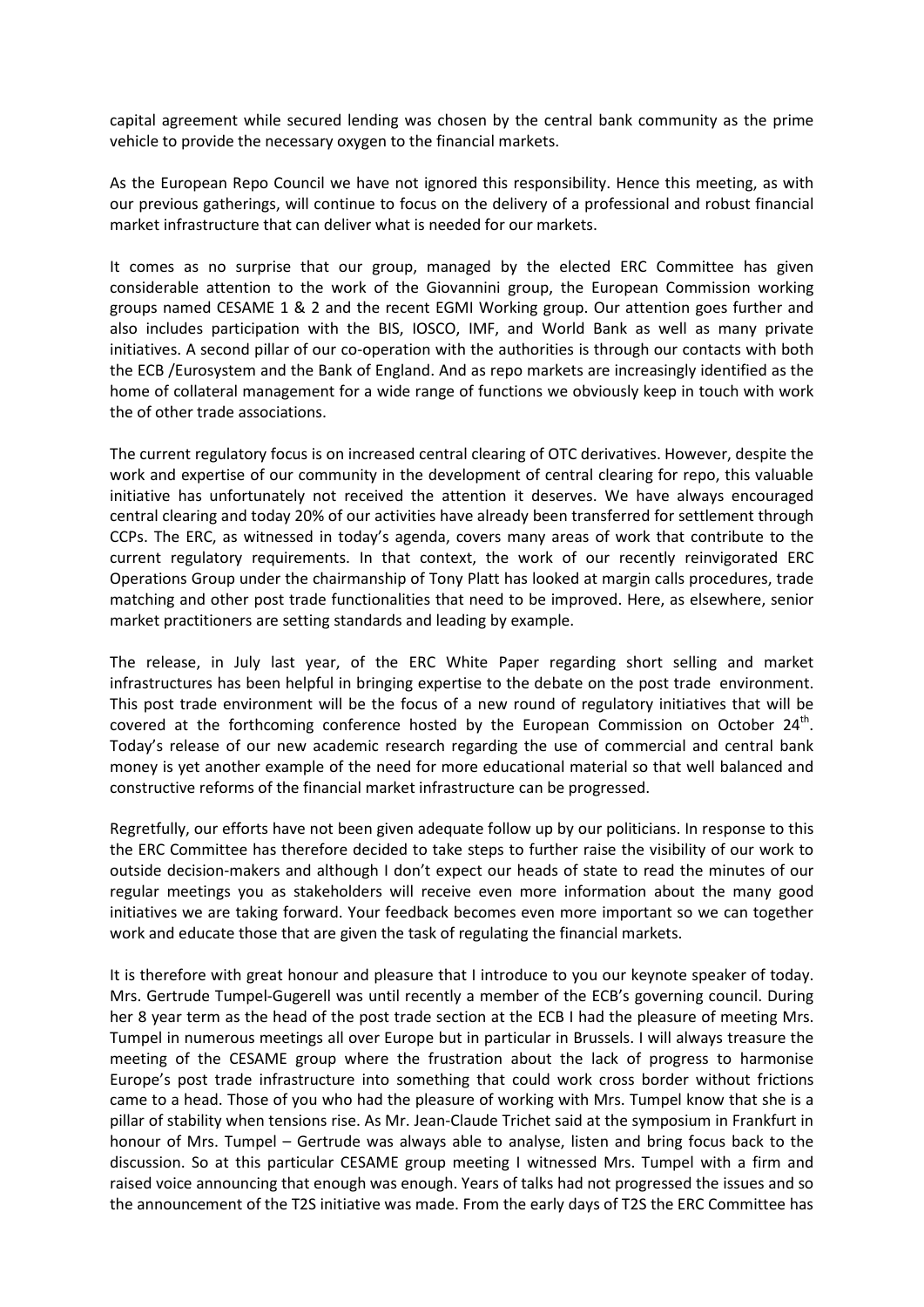supported the ECB in its push ahead with this initiative. In the following years our calls for even further integration materialized with the agreement to reform the internal Eurosystem framework with the announcement of the CCBM2 initiative.

Mrs. Tumpel, on behalf of the ERC, I would like to thank you for your contribution to the development of the repo market and your willingness to meet and listen to us. Your acceptance to address our gathering today delights me as I am sure that the few months since your departure at the ECB has given you time to reflect on the theme of your address: 8 years of support to integrate Europe's post trading. May I ask you to the podium for your speech. Many thanks

# **3. Keynote speech**

Ms. Tumpel-Gugerell gave the following speech.<sup>[2](#page-0-1)</sup>

# *1. Introduction*

The ERC deserves some special praise, because of its efforts over the past years to provide education and information to the market on often complex issues emerging in the money market. Let me share with you a quote of about 100 years ago, which is still very much valid:

"A notion prevails that the Money Market is something so *impalpable* that it can only be spoken of in very *abstract* words, and that therefore books on it must always be exceedingly difficult. But I maintain that the Money Market is as concrete and real as anything else; that it can be described in as plain words; (that it is the writer's fault if what he says is not clear) $^{\prime\prime}$ <sup>[3](#page-2-0)</sup>

What I would like to do today is to start by looking back at my 8 years when I was working at the European Central Bank and discuss with you the evolution I witnessed in the area of securities settlement and collateral management. The experiences made in those years, help me formulating three suggestions of what I could see as priorities in this field to continue with the integration.

# *2. Achievements in Europe's post trade and collateral management.*

So, where were we eight years ago? Well, in 2003, Europe looked quite different. Systems were mainly national and dispersed. And also central banks were focussing on their own national responsibilities. Over the years, I have seen a growing awareness for the importance of integrated infrastructures, not only to maximise efficiency, but also as a factor to stabilise the whole financial system. The transformation concentrated on 4 main threads of activities, with both central banks and the industry playing key roles in the process.

First, central banks have been improving their own services and infrastructures. We all have in front of our eyes the development of TARGET2, the second generation of the large value payment system, as an example that set a kind of benchmark, with its single price for domestic and cross-border payments, and the possibilities it offers for pooling intraday liquidity throughout Europe.

Second, substantial efforts have been made (by central banks) to set the standards for strengthening financial market infrastructures. In particular, central banks developed standards for large value payment and settlement systems, and published recommendations for central counterparties (CCPs)

<span id="page-2-1"></span> <sup>2</sup> Reproduced in full.

<span id="page-2-0"></span> $3$  Walter Bagehot. Lombard Street: A description of the money market. Henry S. King and Co., 1873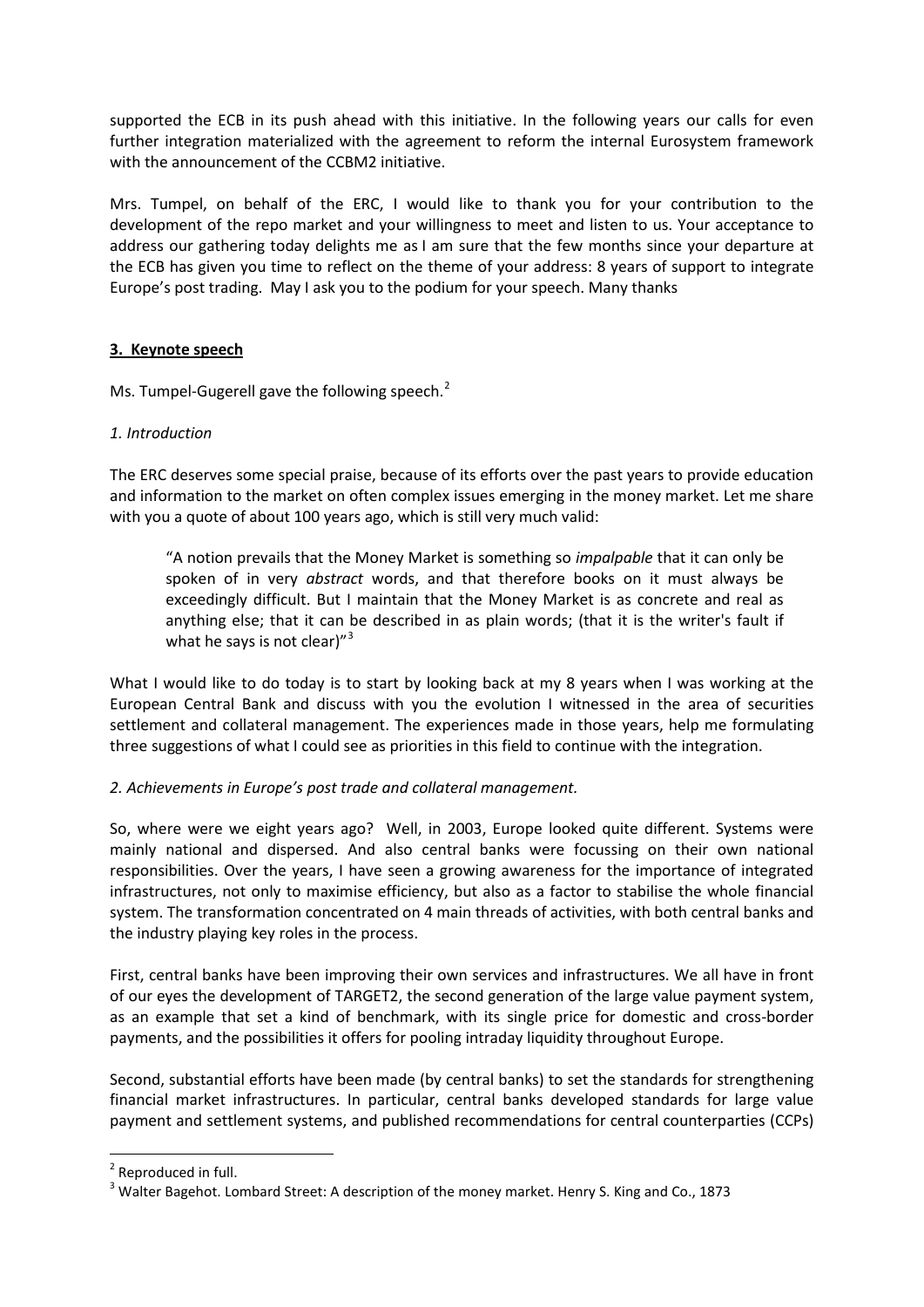and retail payment systems. The promotion and control of the implementation of standards for infrastructures then became later known under the name of 'oversight'. Today, eight years later, it can be said that financial market infrastructures continued to function well during the financial crisis. So, efforts made by the industry to mitigate risks inherent in payment and settlement systems paid off. In a few minutes, I will come back to the current regulatory initiatives, which aim at further reducing systemic risk.

As a third strand of activity, central banks and the industry have been improving their analytical work related to market structures and their performance. For example, eight years ago, central banks analysed the role of central bank money in payment systems, highlighting the symbiotic relationship between central banks and commercial banks. Indeed, while central bank money plays a pivotal role in modern infrastructures, we also underlined that both forms of money are used interchangeably by the public when making payments, because they are convertible at par<sup>[4](#page-2-1)</sup>. We also tackled concrete questions related to access to central bank money; in particular which institutions may have accounts at the central bank.

Such analytical exercises help taking sound policy decisions. In this case for example, the work contributed to the Eurosystem's recent decision to implement (in March 2011) an emergency overnight euro credit facility within TARGET2, specifically designed for CCPs located in the euro area. I welcome that also the industry contributes with analytical work. The ERC will present today their new study on the complementary role of central bank and commercial bank money, and this is indeed a good example to foster public debate on important settlement issues.

In a fourth field of activity, central banks and the industry have been improving their monitoring of recent developments in payment and settlement systems. Attention has also been increasingly paid to market developments, the use of collateral and in particular to the increasing use of cross-border collateral arrangements. The ERC's European repo market survey is very interesting in this respect and seems to indicate a recovery in the repo market (there was a decrease in 2008 due to the financial crisis, and since then a recovery). I want to pause here for a moment and show some interesting figures over the past eight years, on the use of collateral to mitigate counterparty risks in financial market transactions:

- Central bank credit collateralisation has increased significantly, including the predepositing of collateral with the central bank.
- Other market segments are also increasingly using collateral. In particular, there was a growth in collateral for exposures in OTC derivatives and collateralised instruments.
- Finally, also regulatory initiatives (such as Dodd Frank in the US and EMIR in the EU) and market preferences are driving up the use of collateral, which can be seen in the expansion of services of CCPs.

My personal assessment is that, overall, over the past eight years, many achievements have been made. Our regulatory framework and our understanding of market structure and performance have improved. And, thanks to efforts in the industry, many barriers identified in the Giovannini reports have been addressed. So, I can also welcome that Europe is gradually growing closer together and market integration has increased. However, market integration increased at a pace that was slower than some had originally hoped for. Why is this so? One important element has been the financial crisis, which started in 2007, and attracted much attention and resources to cope with the crisis, to

<span id="page-3-0"></span><sup>&</sup>lt;sup>4</sup> See CPSS report on "The role of central bank money in payment systems", August 2003. It is explained that central banks issue their own liabilities for use as money ("central bank money") and commercial banks issue their liabilities ("commercial bank money). Confidence in commercial bank money lies in the fact that commercial banks can honour their sight liabilities by converting them into central bank money if their clients demand it.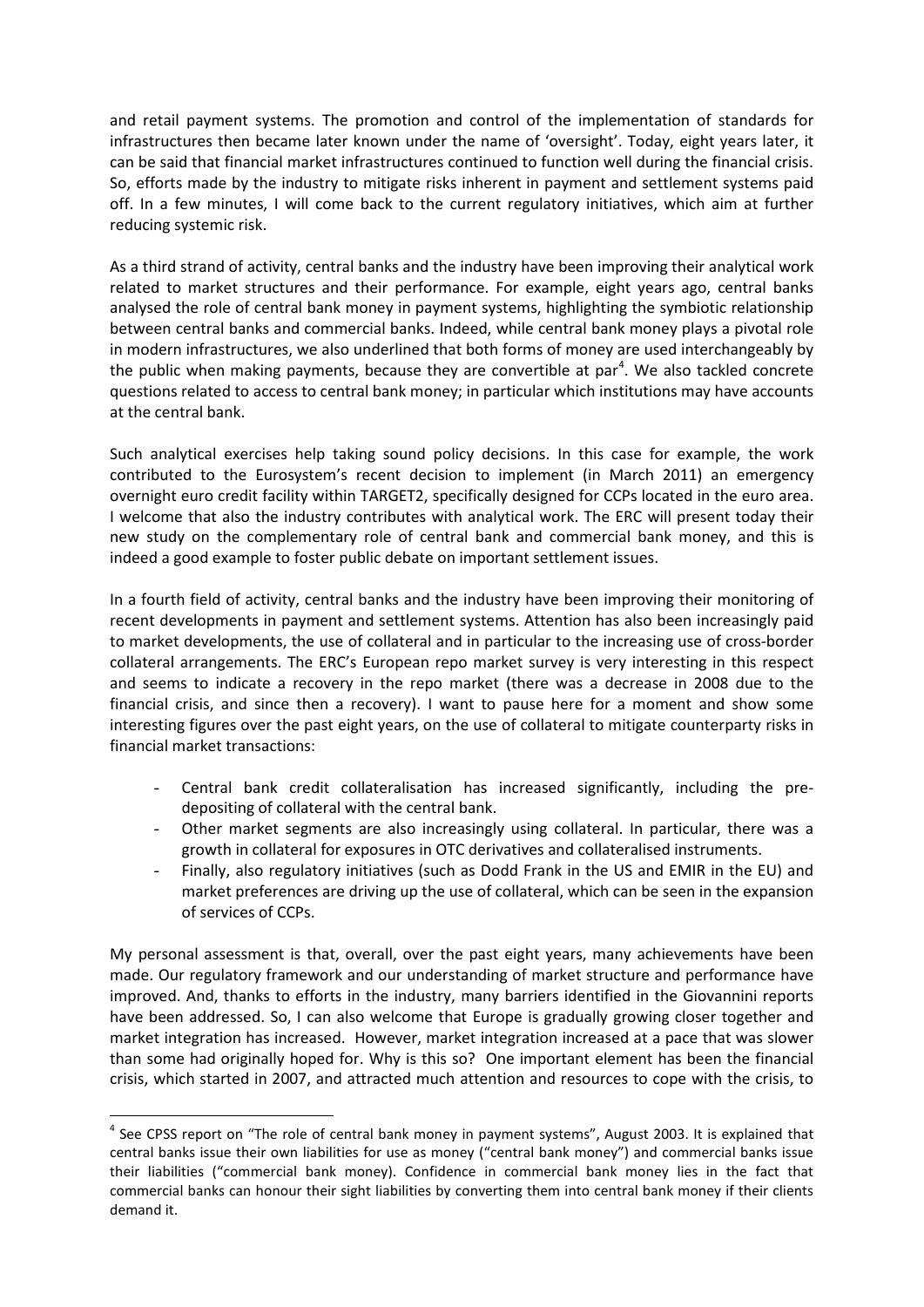consider the lessons learned, and to implement regulatory reform to ensure a more stable financial system. That said, one should not lose track on the need to pursue a more integrated capital and securities market, and post-trade sector, as this would make markets in Europe more efficient and liquid. [It is time for a re-focus on financial integration].

I see in particular three main priorities for Europe to address the challenges we have witnessed and give further impetus to the integration of the post-trade sector. The first priority is related to obtaining a proper legal and regulatory framework. The second priority is related to the implementation of CCBM2 and T2S, the central bank services for (pan-European) collateral management and securities. The third priority is related to measures for collateral optimisation, due to the increasing demands on collateral.

### *3. Current issues and way forward.*

### 3.1. Regulatory initiatives

Let me now come to the first priority for Europe namely creating a sound financial system through strengthening the regulatory framework for post trading infrastructures. Some legislative instruments have already been implemented but further progress is needed. The vision should be to remove all barriers in the post-trading market. To achieve this, we still have some key challenges ahead. Currently legislative initiatives such as the European Market Infrastructure Regulation ("EMIR"), Central Securities Depositories ("CSD") Regulation and measures on Close-out netting are under discussion.

One lesson of the recent financial crisis was that insufficient transparency on the OTC derivatives may endanger financial stability. The G20 therefore stressed *"All standardized OTC derivative contracts should be traded on exchanges or electronic trading platforms, where appropriate, and cleared through central counterparties by end 2012 at the latest. OTC derivative contracts should be reported to trade repositories. Non-centrally cleared contracts should be subject to higher capital requirements."*

As a consequence the EC adopted in 2010 a Regulation on OTC derivatives, central counterparties and trade repositories. In order to reduce systemic risk the Regulation proposes a reporting obligation for OTC derivatives, a clearing obligation for so-called "standardized" OTC derivatives through CCPs, measures to reduce counterparty credit risk and operational risk for bilaterally cleared OTC derivatives and strict rules in particular for CCPs (e.g. organizational rules, prudential rules) and also for trade repositories. It is of utmost importance that the on-going negotiations come to an end in order to meet the G20 deadline in 2012 and leave enough time for the development of the technical standards by the European Securities Markets Authority.

In the field of CSDs the EC published a consultation which outlines two key aspects: (1) a common regulatory framework for CSDs and (2) the harmonisation of the securities settlement process. CSDs are essential market infrastructures and should therefore be subject to common rules on authorisation and supervision and to strict prudential requirements. In this context I also welcome all measures which intend to improve settlement discipline i.e. that a transaction is settled on the intended settlement date.

In view of legal certainty and financial stability the harmonization of close-out netting arrangements is another issue which will be tackled by the EC in the near future. I look forward to the proposal of the EC.

3.2. Central bank services for securities and collateral management

Let me now come to the second priority I see for Europe, namely the timely implementation of T2S and CCBM2. As you know, T2S will be the single technical platform for the settlement of securities in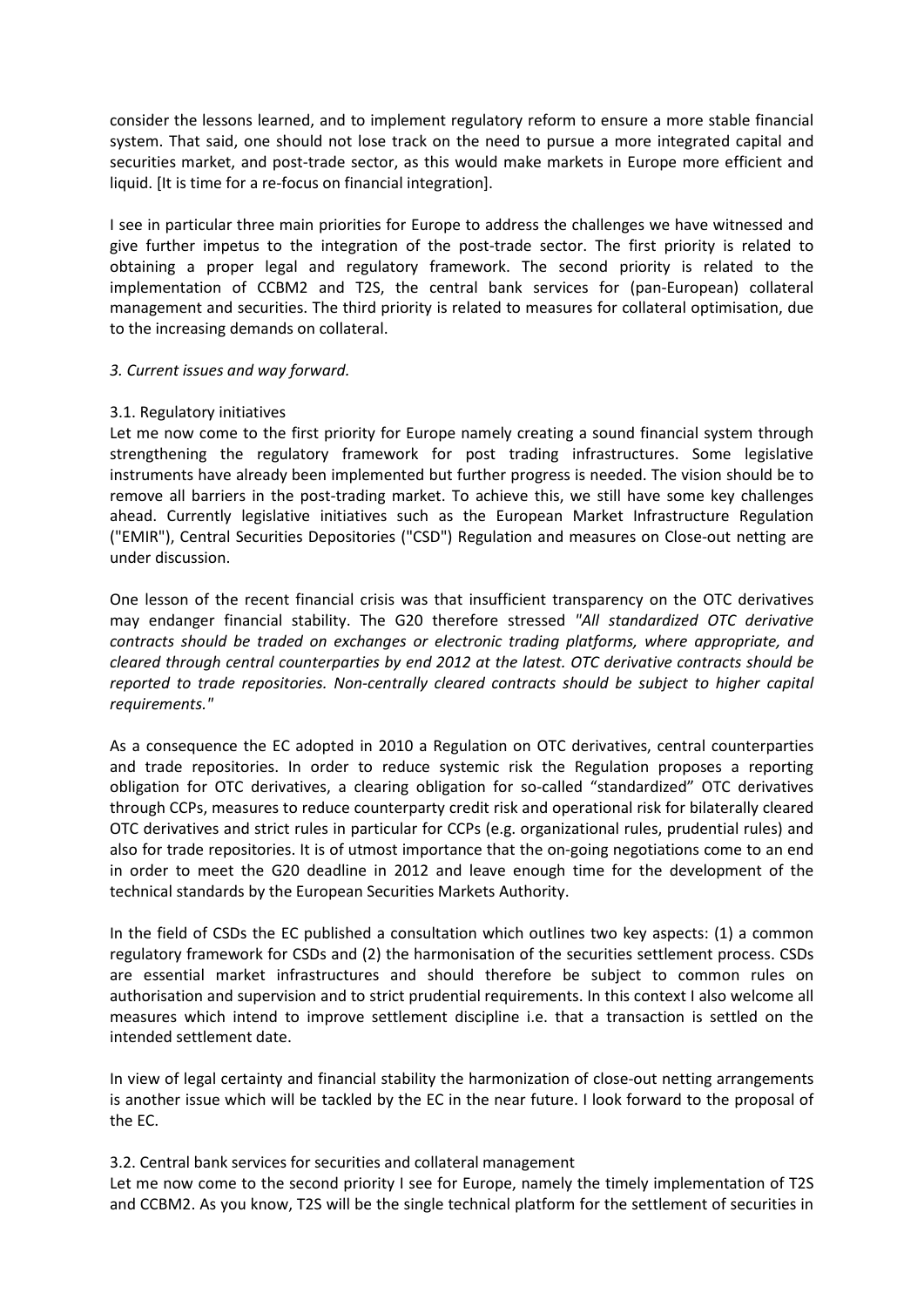central bank money in Europe. And with CCBM2, the Eurosystem will further integrate its collateral management system. So, in the case of Eurosystem credit operations, counterparties will be able to use a common instruction to initiate a collateral mobilisation in CCBM2 which is settled in T2S.

Let's focus on T2S first. T2S is on track and is half way through its development phase. The technical development has progressed well and negotiations on the contract with CSDs and central banks outside the euro area are close to finalisation. T2S will generate significant benefits for its participants; it will reduce settlement cost, decrease liquidity needs and lower back office costs due to the harmonisation of operational procedures that T2S will require. Market participants have strongly requested that T2S becomes even more involved in European post-trade harmonisation related to T2S. The T2S Advisory Group and its new T2S Harmonisation Steering Group will make sure that harmonisation initiatives are fully in line with market needs and the close co-operation with other harmonisation bodies and in particular the EU Commission ensures that there is no duplication of effort but consistency in the approaches taken. This is a very important endeavour and I am convinced that it will bring us closer to the completion of a true Single Market.

With CCBM2, it is the intention to come to a more efficient and more harmonised management of domestic and cross-border collateral at Eurosystem level. The Eurosystem will in particular implement two enhancements requested by the industry (and the ERC in particular). The first enhancement will be the removal of the "repatriation requirement". The "repatriation requirement" was introduced by the Eurosystem in the current CCBM (in 1999), and requires that eligible assets that are not held in the respective issuer CSD are repatriated to the issuer CSD before being mobilised with the Eurosystem when using the CCBM. This repatriation requirement will be removed (with the launch of CCBM2) and will allow counterparties to consolidate their collateral holdings in particular ICSDs or CSDs that have a number of eligible links.

The second important enhancement is related to the introduction of cross-border triparty collateral management services with Eurosystem operations. The triparty services involve a third party, acting as an agent for the collateral taker (in this case the Eurosystem) and the collateral provider (the counterparty). The Eurosystem has agreed to support triparty services into its framework for credit operations at a cross-border level. This would mean for example that Dutch banks (in their Eurosystem operations) would be able to use triparty collateral management services offered in Frankfurt or Paris.

### 3.3. Use of collateral

Let me say a few words on the third priority for Europe: "optimise further the use of collateral". In general, we see that there is a shift to secure trading, while the unsecured market has contracted over the past years. When looking at the usage patterns of collateral mobilisation with the Eurosystem, we can also observe that the cross-border use of collateral via CCBM has increased substantially since 2003. In fact, the CCBM services of the Eurosystem were initially only considered as a temporary solution of the Eurosystem to transfer the eligible assets in Europe until the market would come up with its own solutions. What is especially noticeable is that in the past, counterparties were using only a few of the locations covered by the CCBM to mobilise their collateral with the Eurosystem, while now, all locations covered by the CCBM are being used, be it to varying degrees. Also, counterparties are slowly increasing their use of links to mobilise collateral with the Eurosystem. This shows that the market is increasingly managing their collateral at a European level.

The greater demand for collateral has put greater emphasis on the flexible use of collateral and collateral optimisation techniques. This creates a growing interlinking of segments of the securities market, which in turn could imply greater spill-over effects. Indeed, with the progress in the development of links, and the mobilisation of scarce collateral as efficiently and safely as possible, also the interdependencies between market infrastructures increase. For example, securities issued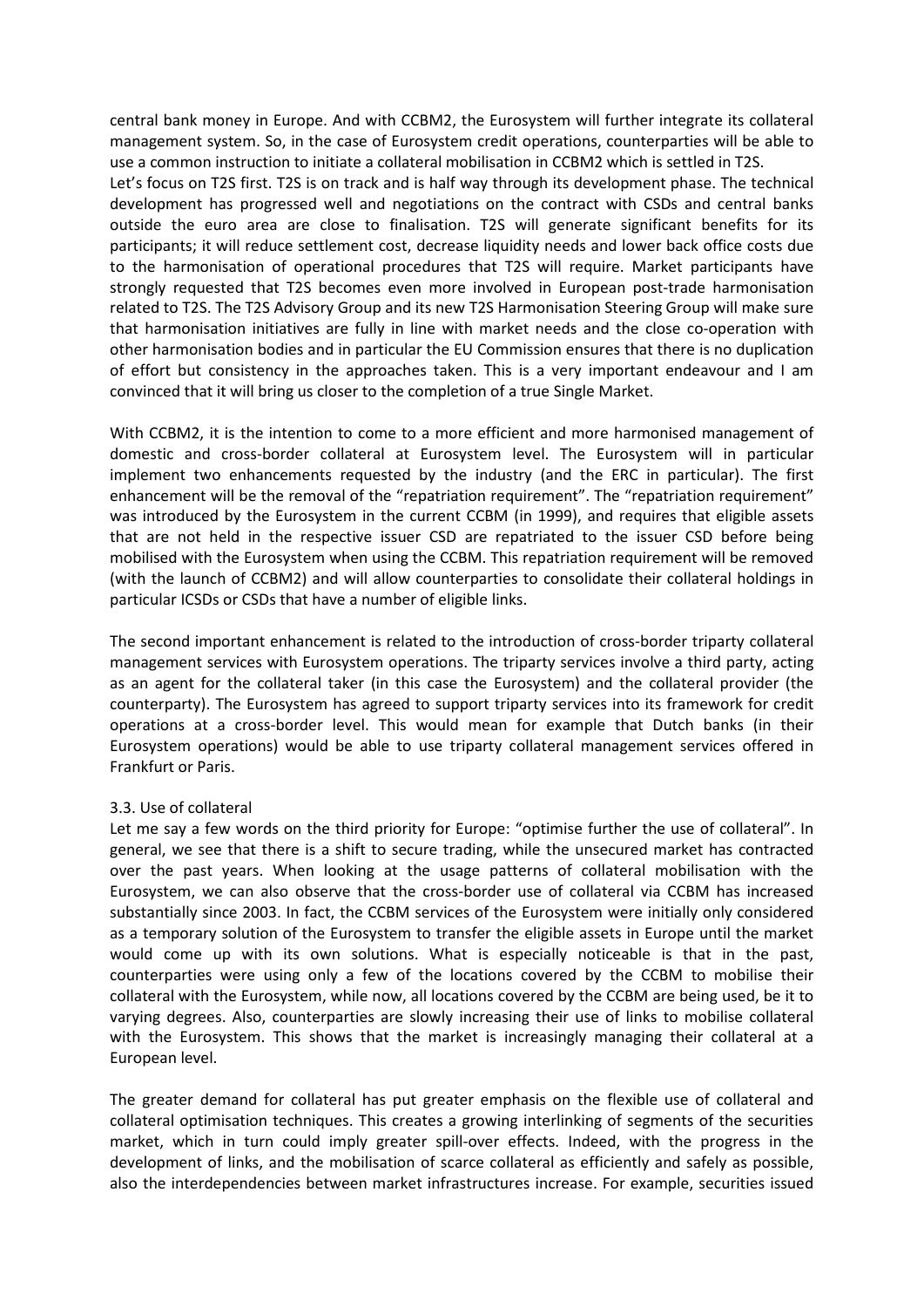in Germany, could be mobilised via links with the Eurosystem in, say, France; any disruption in Germany could therefore also have an impact in France.

With the rising reliance on the use of collateral, it could be challenging for market participants to have adequate, quality collateral for their different commitments. This is in particular related to the new supervisory and regulatory requirements, which are being set up to strengthen the capital requirements for counterparty credit exposures. For example, banks will be required to hold capital against their exposures to CCPs. And those OTC derivatives that could not be cleared centrally will be subject to higher capital requirements. Close attention should also be paid to infrastructures used by market participants, and in particular the adequate quality collateral accepted by infrastructures, because it is in all our interest to keep infrastructures a source of stability.

Looking forward on the use of collateral, I expect that market participants will continue to search for solutions to further optimise the use of their collateral. In Europe, I also expect that innovative and competitive solutions will emerge. It could be that we are moving to interconnected markets, where the processing of collateral will be done with infrastructures that provide additional services (such as triparty services). There could also be an increase in interoperability agreements or other partnerships. Ultimately, I would hope that we come to solutions where participants have the free choice to decide where their securities are handled.

### *4. Conclusion*

Let me now conclude. Over the past eight years, Europe has come a long way. Financial integration has been a gradual but irreversible process. With the joint efforts of central banks and the industry, it will lead us to a financial market, which is large and liquid, and which is both resilient and efficient. Being part of a global market, Europe can however not take too long to make further improvements in the use of collateral. Continued and bold efforts are needed on three priorities: to come to a solid regulatory framework, to ensure a timely implementation of Eurosystem projects, and to optimise further the use of collateral.

### **3. The use of central bank money and commercial bank money in repo**

The Chairman noted that one of the key frustrations for the members of the ERC Committee and the ERC Operations Group was the difficulty they faced moving collateral through the EU network of CSDs and the ICSDs. Accordingly, there is a need for products that can be used by all market participants irrespective of their location. There is a need for technological improvements in the post-trade area as the distribution of liquidity remains sub-optimal. There is also a need for more centralised clearing. To highlight the issues, and as a follow-up to last year's White Paper on short selling and settlement failures, Mr. Richard Comotto was asked to carry out a further study.

Mr. Comotto said that the report "The use of central bank money and commercial bank money in repo was commissioned by the ERC to inform the various discussions that are currently taking place about the role of central or commercial bank money in the clearing and settlement of European fixed-income securities. These discussions are a subset of the consultations on a regulatory framework for CSDs in Europe and aspects of the harmonisation of securities settlement, as well as attempts by the ERC to achieve interoperability between tri-party services. The specific trigger for the report is the proposal in the draft CPSS/IOSCO paper on *Principles for Financial Market Infrastructures* that "an FMI should conduct its money settlements in central bank money where practical and available". Some have argued that FMI should in principle not be allowed to settle in commercial bank money at all. However, such a complete switch would be a major reversal of regulatory policy. To date, the interconnected use of central and commercial bank money has been seen by central banks as an essential feature of the current monetary system. Indeed, the CPSS paper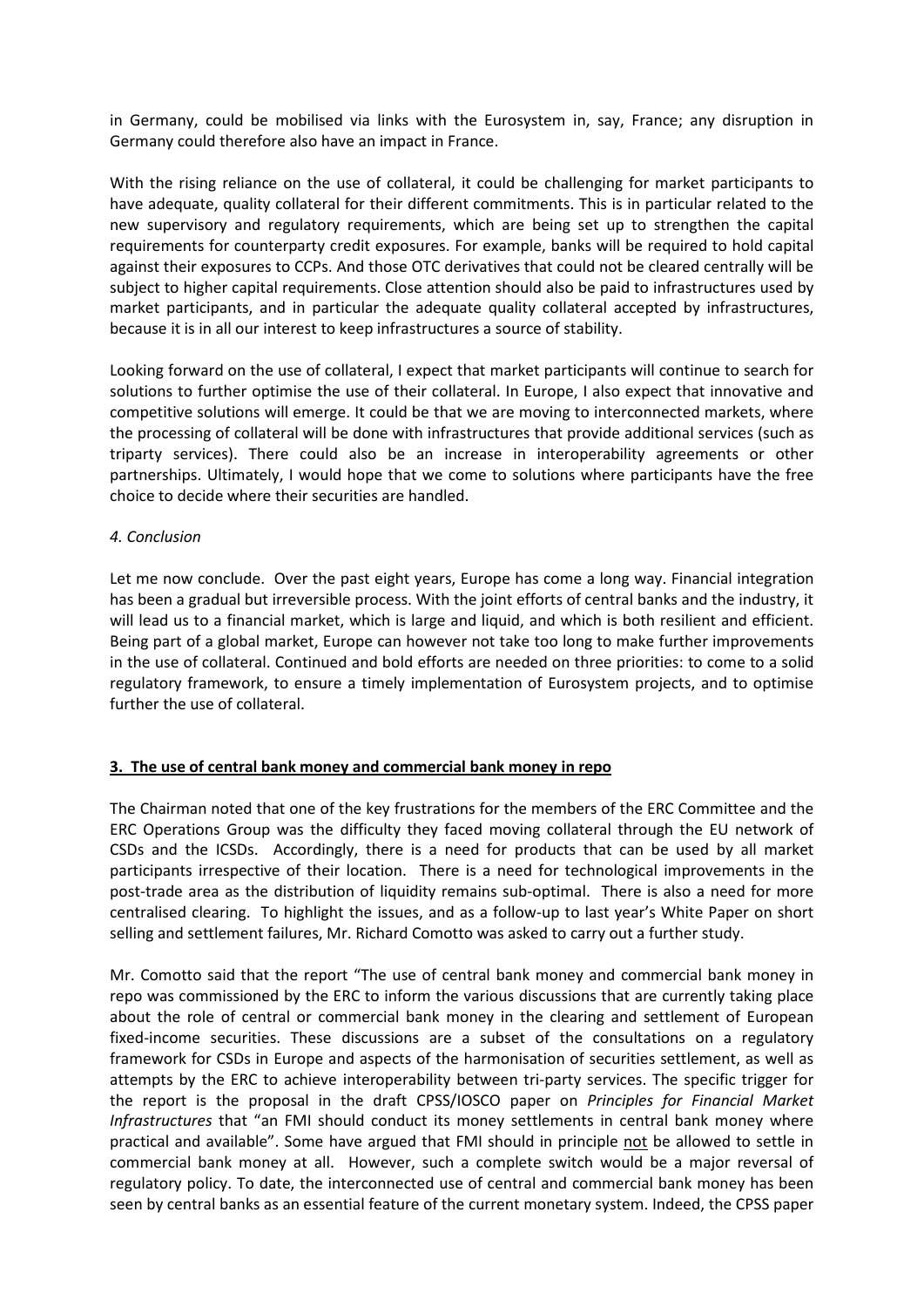on *The Role of Central Bank Money in Payments Systems (2003)* stated that "the composite of central and commercial bank money…is essential to the safety and efficiency of the financial system".

This report is intended to describe the current situation and examine whether or not a switch out of commercial bank money is necessary, desirable or feasible. To begin, the report looks at the question of what is central and commercial bank money. On the surface, this is a simple question, but it is very easy to become confused. Accordingly, the report maps the flows of central and commercial bank money, specifically, in the context of fixed-income clearing and settlement in Europe. Central bank money is a deposit held at a central bank. It can be used as a "settlement asset" to make payments in settlement of debts or loans with other institutions that also hold central bank accounts. The central bank provides the "payment system" for such transfers, i.e., the technology and the rules. Because it is believed a central bank cannot fail, central bank money is seen as a risk-free settlement asset. If you are holding money in a central bank account during a crisis, that money should therefore be safe - central bank money has no credit risk. And because no one will refuse to accept a central bank deposit in settlement of a payment because there will never be doubts about the creditworthiness or liquidity of the central bank in its own currency, there is no liquidity risk. So, for example, if an account-holder fails on the central bank, the latter can keep itself liquid by printing money, and users can have confidence that a central bank payment system will continue to operate throughout a crisis. In this way, central bank payment systems help to contain systemic risk. This means that, in a crisis, the market can be certain that payments across the central bank payment system will take place. The problem is that, most institutions wishing to make payments do not have access to central bank accounts, as most central banks limit access to commercial banks or other institutions that are systemically important. And many of the institutions that are able to open central bank accounts do not necessarily think it is economically justifiable to do so. Nor do central banks usually offer crossborder access (a major exception being the ECB within the eurozone) and none offer foreign currency payments. Multi-currency cross-border payments are of course essential for a market like European repo. If you do not have access to a central bank account, or you prefer not to use such an account, or you wish to make payments in foreign currency or in another country, then you will have to use the services of a commercial bank to make payments at the relevant central bank on your behalf. The result is that payments architecture is tiered.

In the top tier, within the central bank payment system, are the clearing or settlement banks which make payments for themselves or as agents for customers, including smaller banks, who inhabit the lower tiers. These payments are made by transferring deposits between accounts at the central bank, so represent central bank money. As payments are concentrated in this tier, this is where systemic risk is most potent. If you are a member of the lower tiers and you wish to make a payment to another member of the lower tiers, you ask your agent bank to transfer money on your behalf. If the payee is a customer of the same agent bank, all that happens is that there is an internal payment across the books of the agent bank. Nothing moves across the central bank payment system. Legallyspeaking, the payment is a matter between you and your agent bank and no one else. It is therefore in commercial bank money. The same principle holds if you wish to make a payment to a customer of another agent bank. You instruct your agent bank and they pay the other agent bank across the central bank payment system, in central bank money. However, you have not made a payment in central bank money. Your payment instruction is a transfer across the books of your agent bank out of your account, so your payment has been in commercial bank money, even though the payment has ultimately been in the central bank payment system. If you wish to make or receive payments in foreign currency or cross-border, you will use a correspondent bank which holds a central bank account in the relevant currency and country, but you will be paying or receiving commercial bank money.

Mr. Comotto went on to say that payments activity could be seen as a series of pyramids in different currencies, with payment in the top tier within each pyramid in central bank money, where systemic risk is concentrated, but payments reaching down into each economy and payments between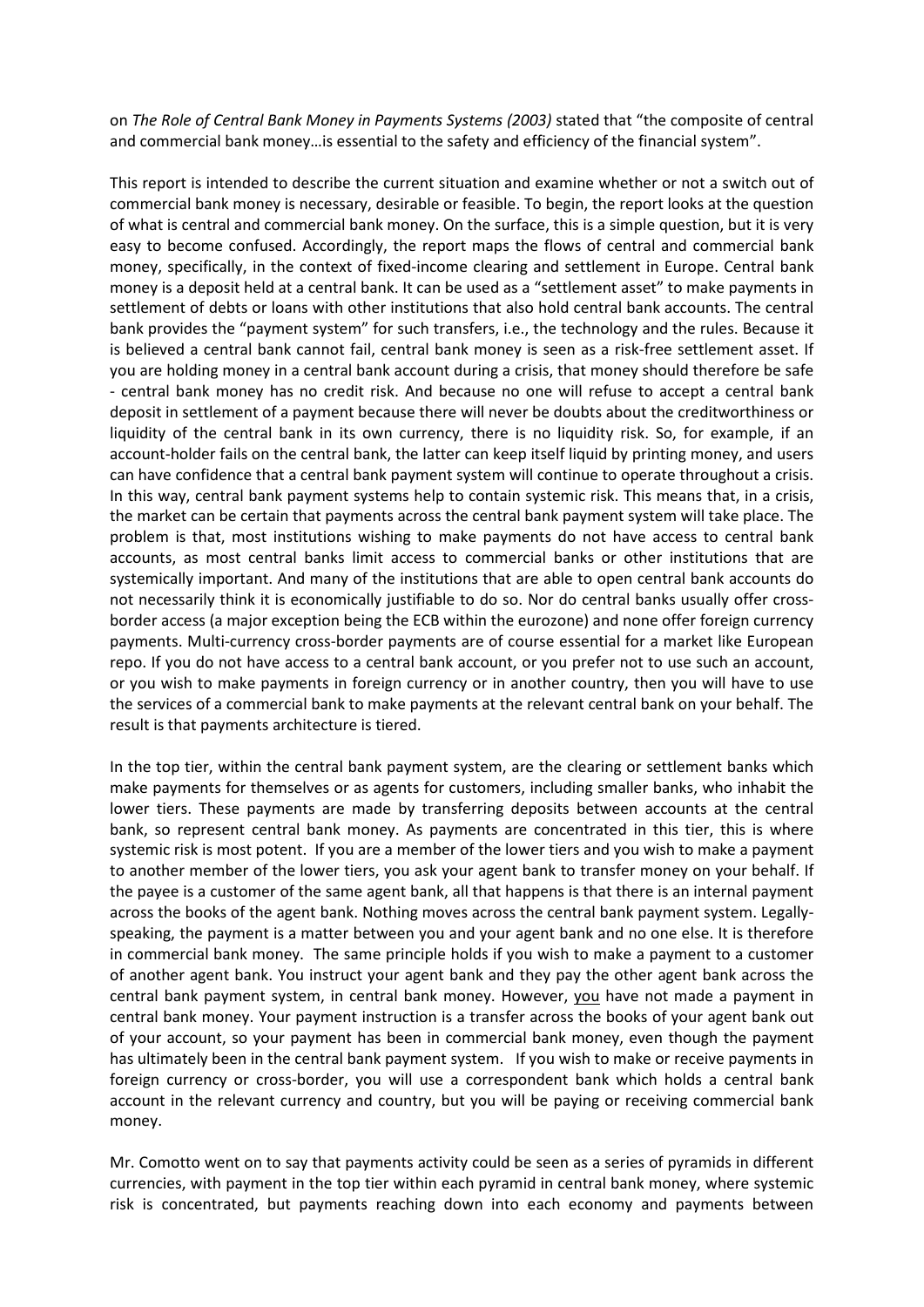pyramids in commercial bank money. Central bank money provides the safe hinge on which the system swings but commercial bank money extends the reach and integrates all the economic agents. The vast bulk of payments are in commercial bank money.

The particular concern of the European repo and cash markets in fixed-income securities is how payments are made in settlement of securities transactions. Many of these payments are made across FMIs, which include CSDs, ICSDs and CCPs. Most CSDs and CCPs settle in central bank money but the ICSDs and the largest CCP settle in commercial bank money.

Is commercial bank money a safe settlement asset? In the CPSS *Core principles for systemically important payment systems (2001),* the CPSS/IOSCO *Recommendations for securities settlement systems (2001)* and the CPSS/IOSCO *Recommendations for central counterparties* (2004), central banks have always accepted that safety is not the sole prerogative of central bank money and envisaged the possible use of commercial bank money, where steps are taken to protect members of a depository or CCP from potential losses and liquidity pressures arising from the failure of the settlement institution whose assets are used. That protection comes from prudential supervision; a strict risk management framework, which requires, among other things, adequate collateralisation; use of more than one cash settlement agency bank; FMI delivering clearing services (CCP) or securities settlement services (CSD and ICSD) not engaging in unrelated commercial business; and access to central bank liquidity (which, it is important to note, is not dependent on having a central bank account). So there has never been any doubt that commercial bank money can be a safe settlement asset.

Is it feasible to extend the use of central bank money? Without the access to the multi-currency and cross-border settlement services in commercial bank money provided by agents and FMI, international financial institutions would be forced to establish a commercial bank in every currency zone and open an account at the central securities depository (CSD) of almost every market in which they wished to participate. This is simply impracticable. Nor could eurobonds (i.e. offshore bonds) be settled. The integrated global financial system, in which borrowers can access the cheapest capital and investors can achieve the maximum diversification of their risk, is built on flows of commercial bank money, albeit anchored against the risk of systemic instability by access to central bank money.

The integral role of commercial bank money can be appreciated by looking at the flows of central and commercial bank money. The report examined four basic configurations of CCP, CSD and payment system. These configurations are set out in a series of diagrams which Mr. Comotto explained with the assistance of his slide presentation. The diagrams, with full explanation are set out fully in the report which can be accessed **here.**<sup>[5](#page-3-0)</sup>

The Chairman noted that the three priorities of the ERC are: (a) development of interoperability for tri-party between both ICSDs; (b) unfettered access by all types of trading venues, be it electronic or voice, to all CCPs irrespective of the location of the collateral; and (c) improved European-wide access to liquidity, fully respecting the level playing field for all users. The Chairman went on to note that with regard to the first priority, meetings were being scheduled with both ICSDs to see how best to take this forward. With regard to the third priority, the five CCPs had been invited to a meeting with another meeting scheduled for October  $25<sup>th</sup>$  in London with the two ICSDs.

The Chairman also said that Mr. Comotto's study had been presented to Mr. Patrick Pearson, of the European Commission, who had welcomed it as a helpful addition to the regulatory debate. The

<span id="page-8-0"></span><sup>&</sup>lt;sup>5</sup> Alternatively, see: [http://www.icmagroup.org/getdoc/9cf5a44b-cd7b-403d-9d0f-baac95acad25/European](http://www.icmagroup.org/getdoc/9cf5a44b-cd7b-403d-9d0f-baac95acad25/European-repo-market-report.aspx)[repo-market-report.aspx](http://www.icmagroup.org/getdoc/9cf5a44b-cd7b-403d-9d0f-baac95acad25/European-repo-market-report.aspx)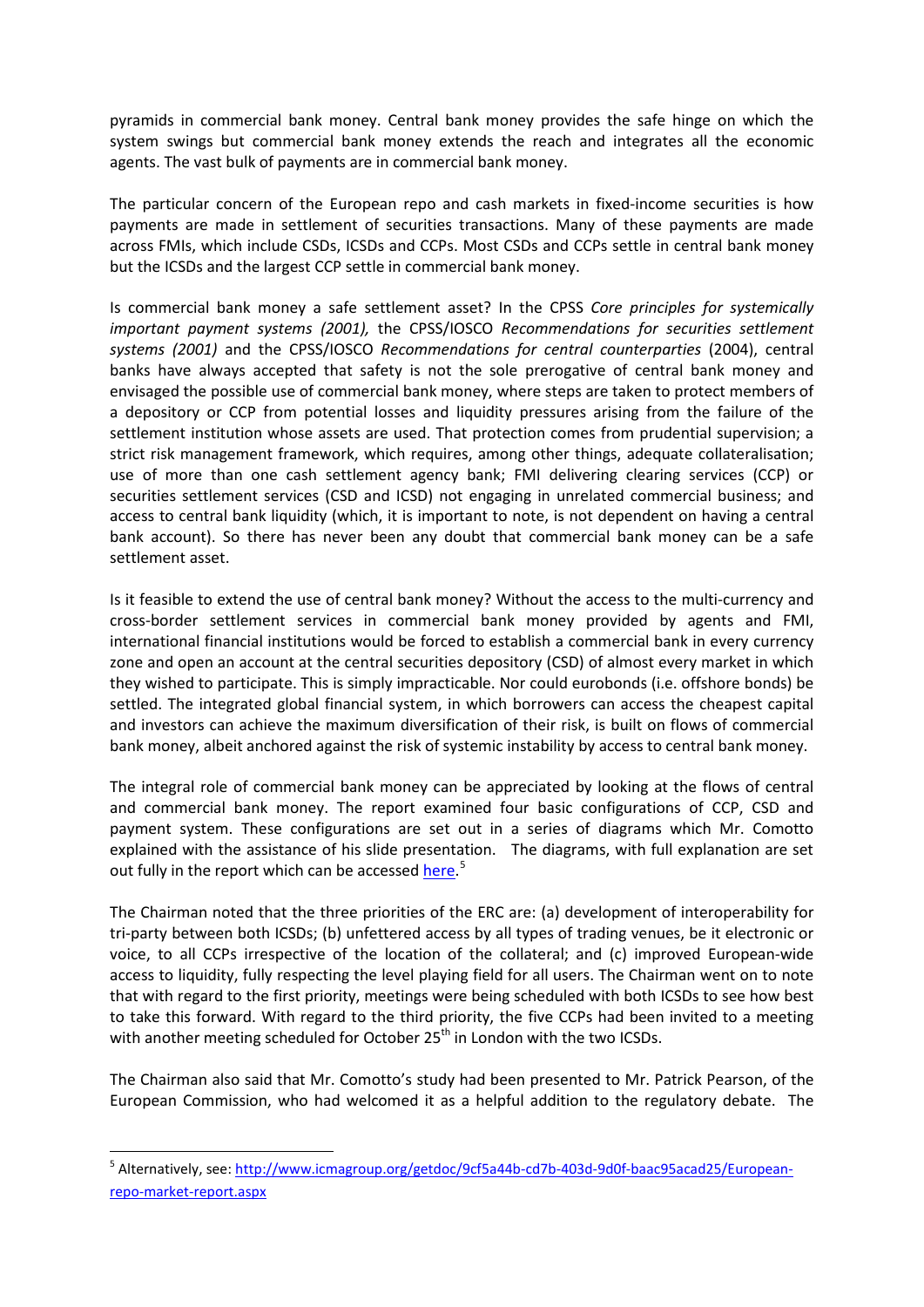Commission is focusing on CSD legislation. Europe needs to be better in developing a framework where collateral can be used irrespective of its locations.

### **5. ERC Operations Group update**

Mr. Tony Platt, Chairman of the ERC Operations Group said that the work load of the ERC Operations Group was being driven by market participant conventions, infrastructure conventions and regulatory developments.

In terms of tri-party settlement interoperability, Mr. Platt clarified that the real issue is settlement interoperability between tri-party agents. A revised full DvP model has been proposed by the triparty agents, but this has resulted in discussions regarding settlement in central bank money and commercial bank money. It is hoped that Mr. Comotto's study will help discussions with the tri-party agents to progress. Mr. Platt also commented that the ICSD bridge would need to be extended to maximise the basket trading opportunities that the settlement interoperability would provide. Discussions are in progress.

The ERC Operations Group had also recently published the ERC Recommendation on repo matching as a driver for risk reduction. This Recommendation can be accessed from the **ICMA website**.<sup>[6](#page-8-0)</sup> Some market participants are still resisting same-day affirmation and instead may wait up to two days. However, the Group considers that this is not good practice and could result in an increased number of trade fails. Moreover, by not moving to same-day affirmation, risk management and funding transparency is lost. Mr. Platt commented that focus should be given to term dated or forward starting trades where the time value of operational risk is greatest. Now that the ERC Recommendation has been published, and while the spirit of the document is a best practice recommendation, the ERC Operations Group will look at how market practice in this area can be improved. One possibility would be to seek a technological solution, but any improvements would also need to accommodate voice and non-automated trades. It is also recognised that given the scale of mandatory, regulatory driven systems upgrades that firms are having to put into place, it is perhaps understandable that the market may be reluctant to implement non-mandatory systems upgrades.

The ERC Operations Group has also set up a sub-group to revise the ERC's Best Practice Guide to Repo Margining of 2005. One of the findings of the sub-group is that some market participants work on the principal of assumed settlement. This means that some market participants return collateral two days prior to settlement. This practice needs to change so that margin is based on actual rather than assumed settlement - the portfolio value must be based on T–1. Margin must be retained until the exposure has been removed through settlement. However, in order to shift market practice to actual settlement, there must be an agreed and coordinated approach for adoption. This issue becomes less relevant on a same-day margin call settlement basis, but allowance for fails would be best practice. Feedback from the market was requested.

Mr. Platt also noted that the GMRA 2011 sets out two margin calculation methods. The sub-group have set out draft guidelines that parties should agree which method they will use. Additionally, the revised guidelines will set out that different transactions may require different methodologies, which may result in having to manage a combination of the two margin calculation methods within one portfolio. It was noted that the sub-group are aiming to publish the finalised guidelines in January 2012 with full ERC adoption by the end of June 2012.

<span id="page-9-0"></span><sup>&</sup>lt;sup>6</sup> Alternatively, see: [http://www.icmagroup.org/ICMAGroup/files/2e/2eba29d5-2084-4c77-97d4](http://www.icmagroup.org/ICMAGroup/files/2e/2eba29d5-2084-4c77-97d4-a4d7e1192fe8.pdf) [a4d7e1192fe8.pdf](http://www.icmagroup.org/ICMAGroup/files/2e/2eba29d5-2084-4c77-97d4-a4d7e1192fe8.pdf)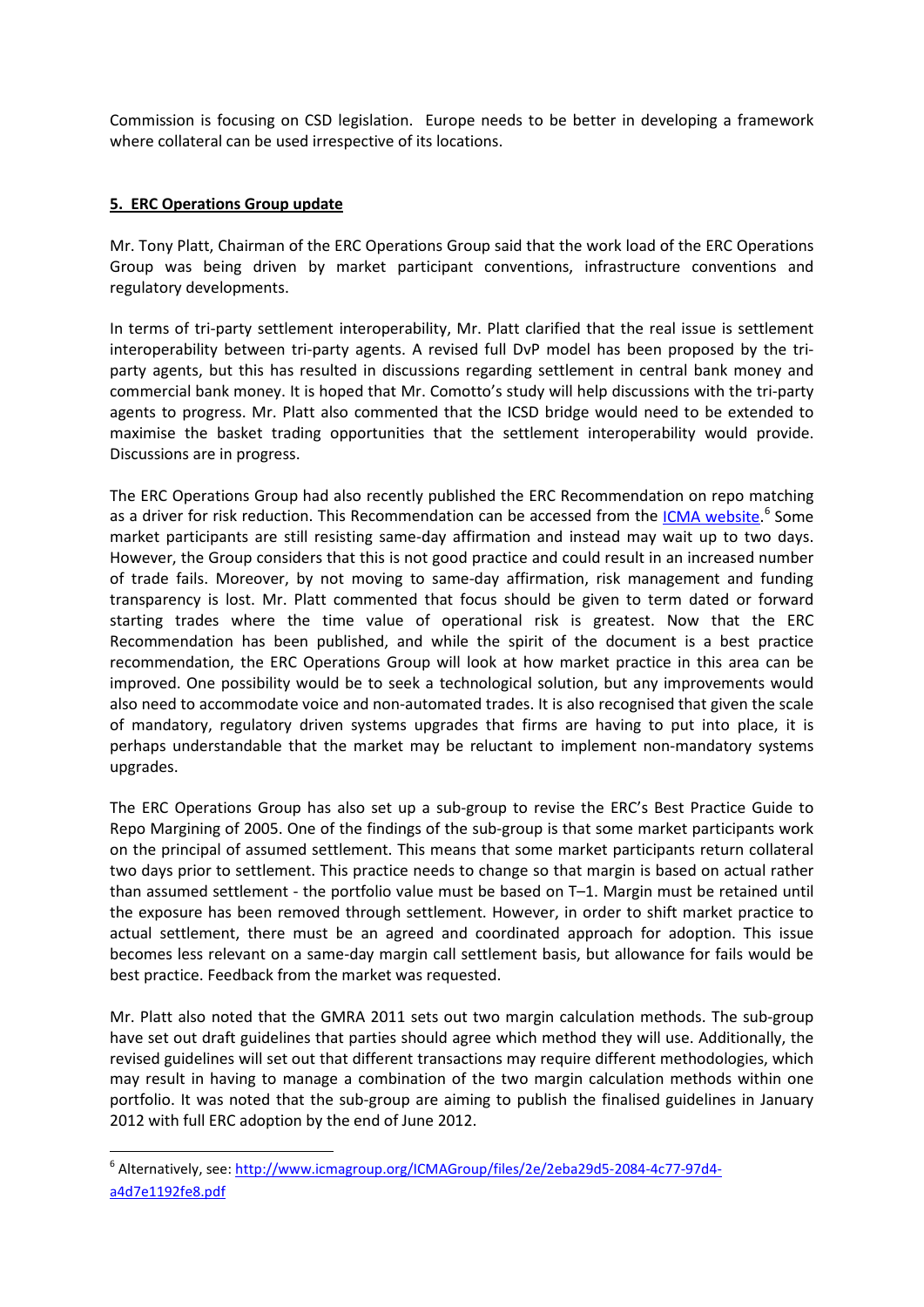On regulatory consultation, Mr. Platt said that the ERC Operations Group had considered a variety of regulatory consultations and initiatives including the proposals related to the Securities Law Directive and the work of the settlement date harmonisation group. Consideration of the CPSS-IOSCO consultations on the Principles for Financial Market Infrastructures had also taken a considerable amount of time.

The ERC Operations Group is now composed of 16 members and the frequency of meetings had increased as had turnout at meetings. Members of the Group were increasingly attending key industry meetings in support of the ERC agenda. Going forward, it would be important to leverage the expertise of every member of the Group to ensure that the Group was adding value.

In the next 12 months, the Group expects to finalise the repo margin guidelines in advance of their publication in January. The Group will also continue to promote the ERC Recommendation on repo trade matching and act as an industry escalation point regarding non-adherence. The Group will continue to engage with the ICSDs on interoperability. Further, the Group anticipates continuing to support the White paper recommendations and observations. On the development of T2S and CCBM2, there is clearly a need to consider how these systems will work in an operational environment and so the Group will be engaging in these areas as well. The Group will also liaise with ICMA's Secondary Market Practices Committee to review the validity of current terminations and the buy-in rules set out in ICMA's Secondary Market Rules and Recommendations. Finally, the Group will continue to review and scrutinise regulatory consultations and submit input into ICMA responses as required.

### **6. Update on the European repo market White Paper on short selling and settlement failures**

Mr. Richard Comotto said that there was no progress to report regarding Greece. In Spain, there had been progress on two issues. The first concerned the finality of the overnight cycle. The White Paper had reported that the finality of the overnight batch-processing cycle, which ends at 20:00 CET on S-1, was delayed until 07:00 CET on the settlement date. This was seen as very late and representing a constraint on the re-use of securities. The CSD announced in October 2009 that finality was to be advanced to 00:00 CET on the settlement date. The Settlement Finality Act has been amended, with effect from 1 July 2011, to this effect. The second issue concerns cut-off deadlines. The White Paper had reported that between 15:30 and 16:00 CET, entry of new instructions to the CSD was restricted to users with their own accounts at the CSD settling their own transactions and excluded third-party users. It was argued that the issue was significant because a large volume of transactions remained after this period. In November 2009, the CSD extended the deadline for third-party instructions to 16:00 and own-account members to 16:15. Iberclear announced in July that the government has approved a reform of the Securities Market Act 1988 to eliminate the remaining difference in cut-off deadlines.

Mr. Comotto noted that in Italy, there had been no further progress and instead more problems had arisen. In May and again in August, there had been system outages at Monte Titoli which were believed to have been caused by technical problems. On 31 August, the Chairman of the ERC and the Chairman of the ERC Operations Group had written to the CSD to express the concern of members about the resilience and recovery capacity of the settlement system and the failure of the CSD to communicate with members as to the nature and seriousness of the problem or to provide status updates. The letter called upon the CSD to remedy the underlying problems and verify the remedies in order to restore confidence to members. The ERC Chairman had recently met a senior manager of the CSD group and had been assured that urgent action was being taken. It is understood that an independent audit has been undertaken of the IT provider and the report would be published shortly.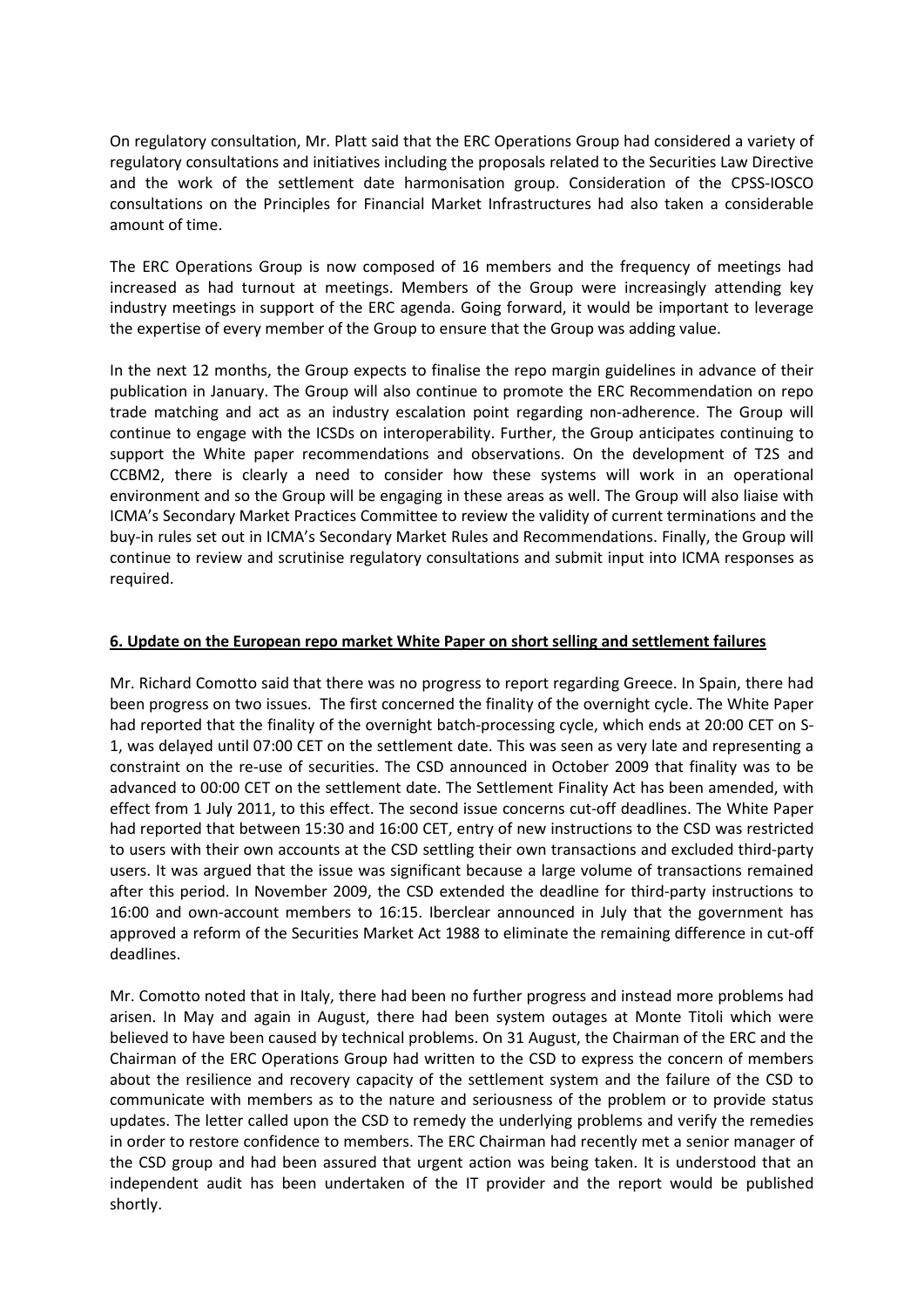### **7. Market practice issue**

Mr. Richard Comotto said that a disagreement between an ATS and a CCP had been reported to the ERC Committee by a member about the reinvestment period to be used in the calculation of the repurchase price of a buy/sell-back where a coupon on the collateral was due on a Saturday (in a buy/sell-back, the manufactured payment triggered by a coupon payment is not paid on the coupon date but is deferred to the repurchase date and accordingly the repurchase price is net of the manufactured payment plus the reinvestment income on the payment over the period between the coupon date and repurchase date). The problem had been rapidly resolved but the ERC felt it was important to promulgate the correct practice. This is that the reinvestment period should start on the Monday when the coupon was actually paid. One of the principles underlying repo is that, other than a borrowing fee, collateral repoed out should not yield more or less to the seller than if that collateral had not been repoed out. As an investor holding the collateral in question, and not repoing it out, would only have been able to reinvest the coupon from the Monday, when it was paid, this was the appropriate treatment under repo.

### **8. The GMRA 2011 and related initiatives**

Ms. Lisa Cleary said that the GMRA 2011 had been published in May 2011. The GMRA 2011 was the result of a market-driven process including input from ERC Committee members. It introduced a number of key amendments.

A GMRA 2011 protocol has been developed as an efficient and cost-effective method for firms to upgrade their documentation. Early feedback indicated that the protocol needed a few amendments, which are currently being incorporated into the document. Once this process has been completed the ERC Committee will advocate adoption of the protocol by the industry.

Work is on-going to review the annexes to the GMRA 2011. The annexes being reviewed are the buy/sell-back annex, the equities annex, the agency annex and the bills annex. Additionally, a term repo annex working group had been put together. Term repo is an increasingly important area.

Finally, Ms. Cleary noted that in 2011 ICMA had obtained legal opinions on the GMRA 1995, 2000 and 2011 for 62 jurisdictions. A further opinion for Russia was still being finalised and would hopefully be published shortly.

# **9. Eurepo®**

Mr. Andreas Biewald said that Eurepo® is the benchmark for secured money market transactions. Earlier in the year, the Eurepo® Steering Committee had decided to amend the Eurepo® definition to provide additional clarity regarding the way the rate is calculated. The old definition provided:

"Eurepo $\degree$  is the rate at which one prime bank offers funds in euro to another prime bank if in exchange the former receives from the latter the best collateral in terms of rating and liquidity within the Eurepo® GC basket."

The definition has now been amended to: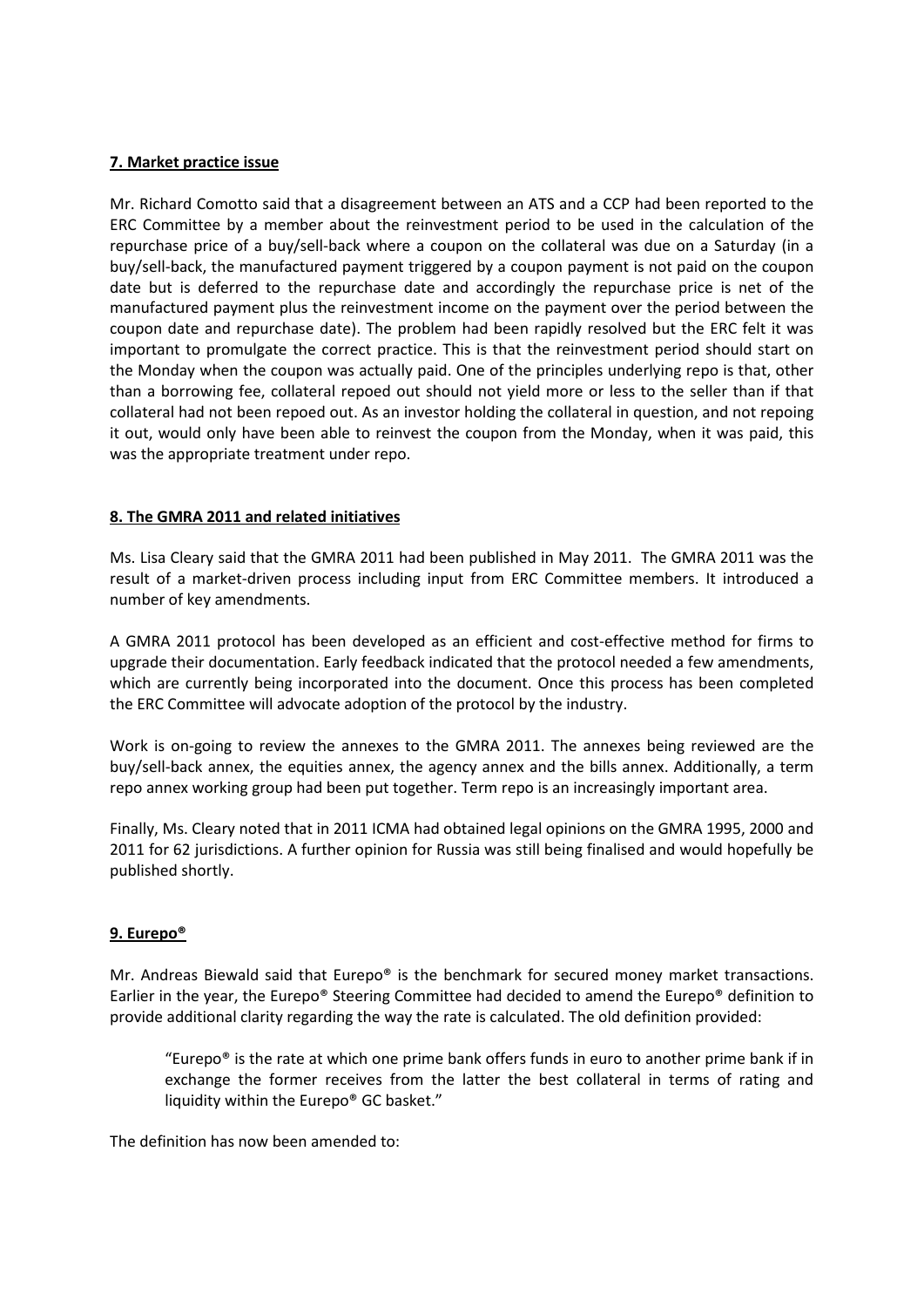"Eurepo $\degree$  is the rate at which, at 11.00 a.m. Brussels time, one bank offers, in the euro-zone and worldwide, funds in euro to another bank if in exchange the former receives from the latter the best collateral within the most actively traded European repo market."

The key amendments relate to the removal of the concept of prime bank and the Eurepo® GC basket. It will be important for every panel bank to take the new definition into account.

At the same time, the Eurepo® Steering Committee also decided to make other amendments to the Eurepo® Code of Conduct, which is published on the **EBF website.**<sup>[7](#page-9-0)</sup> In particular, the changes to the Code concern the elimination of the rotation system and the specification of the Steering Committee. The amendments to the Code were seen as necessary to better reflect current market conditions. The changes will also help explain the practices that underlie Eurepo®, providing greater transparency.

The Code requires the 36 Panel Banks to quote Eurepo® daily except weekends and statutory holidays for the complete range of maturities as indicated by the Steering Committee. Thomson Reuters collate the data received from the Panel Banks to produce the Eurepo® rate. Every Panel Bank is required to directly input its data onto a Thomson Reuters system by 10:45 a.m. (CET). When calculating the benchmarks, Thomson Reuters eliminates the highest and lowest 15% of all the quotes collected. Thomson Reuters have provided data about the extent to which panel banks provide timely and reliable data. This shows that there is room for improvement and the ERC urges all Panel Banks to provide their data on a timely basis. The ERC also urges participating banks to quote according to the new Eurepo® definition.

The Eurepo® Steering Committee has set up a task force to consider a new Euro secured benchmark. Members of the task force include Unicredit, Calyon, Commerzbank and Dexia, though the group has not yet held a meeting.

Mr. Biewald said that his personal view is that there is demand for a new Euro secured benchmark taking into consideration the shrinking volume of the unsecured EONIA fixing. The decline in EONIA is due to a variety of factors. A new Euro secured benchmark would include collateral traded overnight in CCP eligible collateral. The benchmark would represent a weighted average and be managed under the authority of the Euribor-EBF. Potential data providers could be central counterparties providing data from the ECNs. This would avoid discussions about the data to be sent by banks in order for the benchmark to be calculated. The ideal would be to keep the instrument as simple as possible. Current data shows that the volume in GC Pooling overnight per day averages around €9 billion. MTS data shows an average volume of around €8 billion. If it were possible to obtain BrokerTec data it would be fairly simple to switch on a secured benchmark that is of a similar volume to EONIA.

The Chairman noted that there has been increased cooperation with the EBF. It has now been agreed that minutes of ERC Committee meetings will be shared with the EBF as soon as they are drafted while minutes of EBF meetings with be shared with the ERC.

### **10. Regulatory Issues**

<span id="page-12-0"></span><sup>&</sup>lt;sup>7</sup> Alternatively, see: [http://www.euribor](http://www.euribor-ebf.eu/assets/files/New%20Eurepo%20Code%20of%20Conduct%20March%202011.pdf)[ebf.eu/assets/files/New%20Eurepo%20Code%20of%20Conduct%20March%202011.pdf](http://www.euribor-ebf.eu/assets/files/New%20Eurepo%20Code%20of%20Conduct%20March%202011.pdf)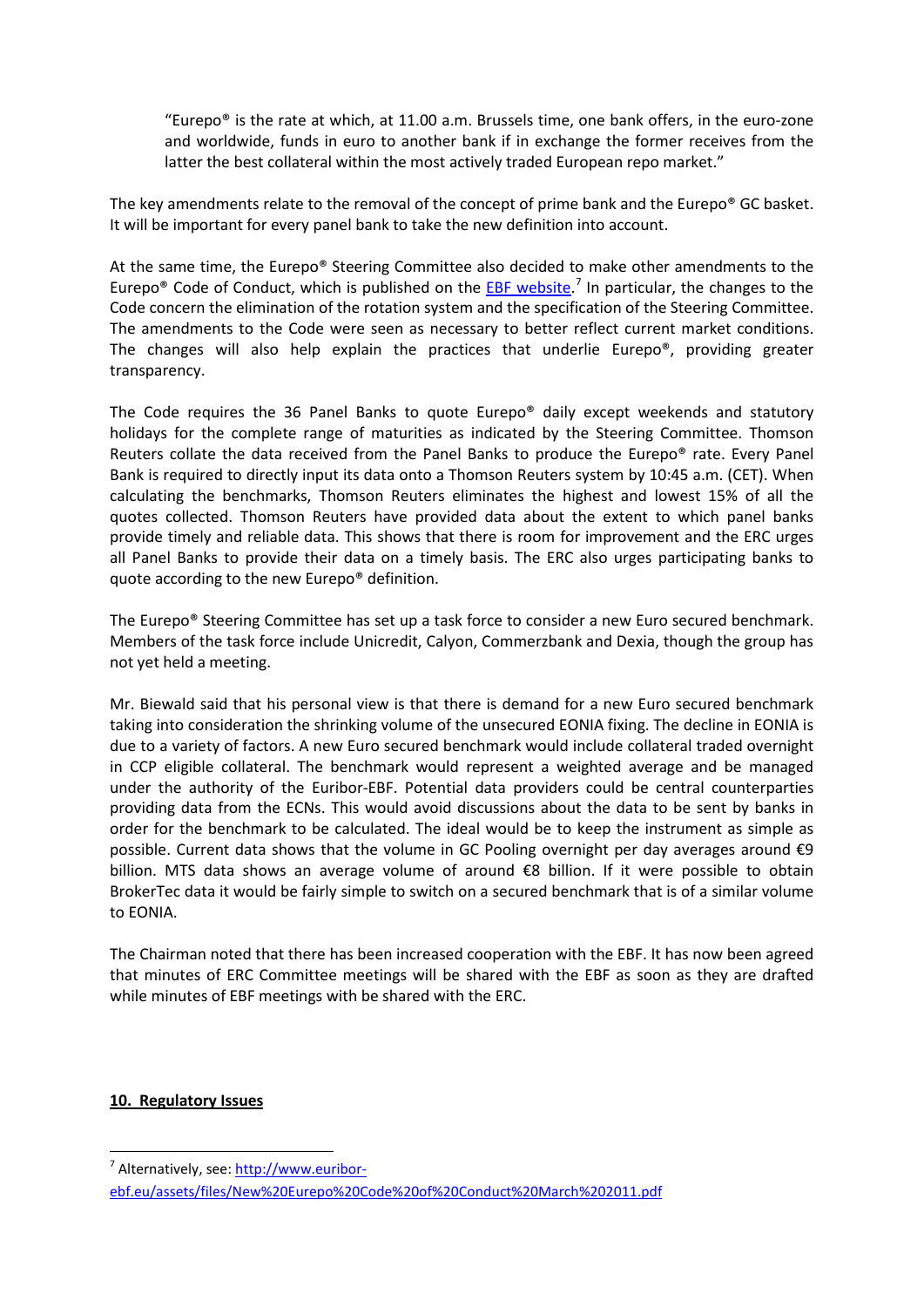Mr. Hiscock said that on March  $10<sup>th</sup>$  (the same day as the last ERC Council meeting) the CPSS and IOSCO had issued a joint consultation paper regarding Principles for Financial Market Infrastructures (FMIs). The consultation had proposed to establish 24 principles applicable to all FMIs including payment systems, CSDs, SSSs, CCPs and trade repositories. The principles cover such areas as default, risk management, access and efficiency, etc. The ERC Committee and ERC Operations Group had reviewed that paper and submitted a response in time for the July  $29<sup>th</sup>$  deadline. The response supported the idea that sound, efficient market practices should be introduced and commented on the 24 proposed principles. The response also commented on some more general considerations which in the ERC's view form an important part of the background against which the establishment of the principles should be considered. These included points regarding counterparty credit risk, the usage of CCPs, the adequacy of available collateral to meet the demands being established and the definition of FMIs. Additionally, the response commented on the preference, set out in principle 9 for "money settlements in central bank money" versus settlement in commercial bank money, and advocated that both settlement practices be allowed to continue. CPSS/IOSCO received well over 100 responses to the consultation which have now been published.

The Financial Stability Board issued a consultation on July  $19<sup>th</sup>$  regarding effective resolution measures for Systemically Important Financial Institutions (SIFIs). In particular, the proposal includes a suggested temporary stay on rights to close out netting, akin to that previously proposed as part of the EU's framework for bank recovery and resolution. The ERC response therefore reiterated comments that had been made to the European Commission in March. In particular, the response noted that arrangements need to be carefully developed to take account of repo. Moreover, the aim of allowing for the orderly resolution of a failing institution must be balanced with the market need for prompt close out so as to mitigate the risk of loss. Finally, the response emphasised that established, sound and efficient market practices for repo should not be impeded.

The Commission consulted in February on EU financial sector taxation. Taxation is not normally a topic that ICMA would consider, but this consultation raised a specific question regarding the potential treatment of overnight secured credit, mainly through repos. Notably, the wording of this question suggested that repos are a cheap, unstable and systemically risky source of funding. We responded by refuting this wording and highlighting the importance of repo as a source of funding. We asserted that measures that could harm the repo market would therefore be problematic. There are some in the EU sphere now demanding a financial transaction tax. It is unclear how these proposals will proceed as the UK has stated categorically that it will oppose such proposals. In order for the proposals to proceed as an EU Directive, there must be unanimous support. Accordingly, consideration is being given by some as to how the proposals could go forward in a way that would be limited to the Euro area.

Mr. Hiscock turned to an update on other regulatory developments, starting with the proposed new regulatory capital standards. The Basle III rules text covering capital and liquidity had been issued on December  $12<sup>th</sup>$  2010. This was followed by the European Commission publishing its related proposals for the EU in July, which involve both a Directive and a Regulation. As expected, items of note from the ERC's perspective include a liquidity coverage requirement, to be introduced by 2015. There will also be a new leverage ratio, which will include repos taking account of master netting (though not cross-product netting). Firms will have to publish data by 2015 with the potential for this becoming a binding limit by 2018. The other notable element of the proposals relate to CCP exposures where it is proposed that a 2% risk weight be applied in respect of trade exposures. In this regard, the EU is in lock-step with the international community. Regarding the extra capital charges for SIFIs (which, as proposed, could impact the largest 28 institutions on a sliding scale) it remains to be seen what the extent of the changes will be, including whether there will be any extra liquidity requirements for SIFIs. The Commission has indicated that it will await the outcome of discussions at the Financial Stability Board and the Basle Committee on Banking Supervision. A detailed framework will be submitted to the Cannes meeting of G-20 leaders on 3 – 4 November 2011.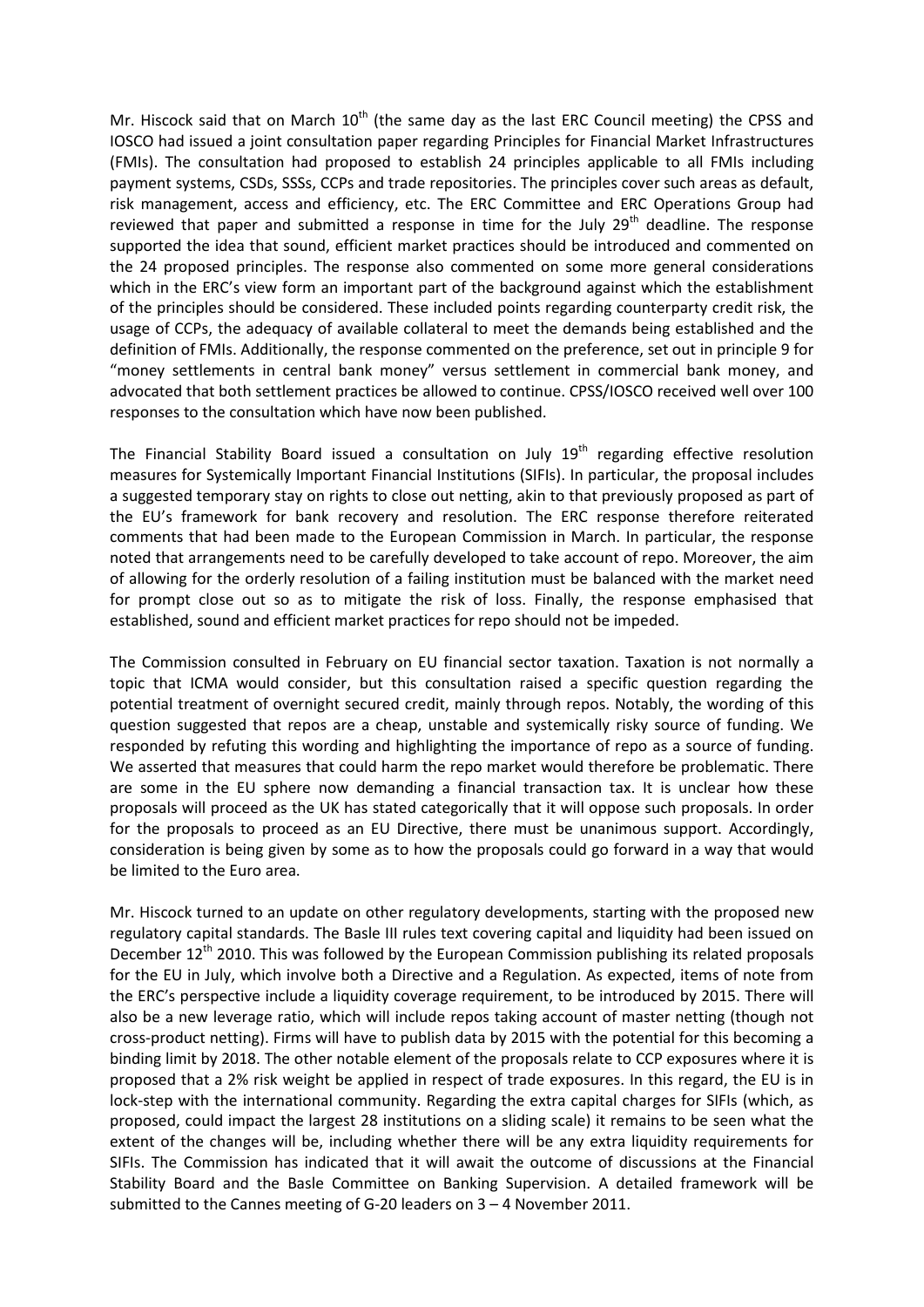The review of the Markets in Financial Instruments Directive (MiFID) is on-going and the European Commission expects to publish draft proposals in mid-October. These will change the rules related to trading, both fixing issues perceived in the current equity focussed provisions of MiFID and extending MiFID to fully encompass non-equities' markets. Considering earlier consultations we can expect that these will have an effect on market structure, through rules on trading venues, and on market practices, through rules on pre- and post-trade transparency.

In respect of the post-trading framework, the Commission continues to advance a series of measures including the European Market Infrastructure Regulation (EMIR), the Securities Law Directive (SLD) the Central Securities Depositories Regulation and close out netting. Additionally, there are two expert working groups that have been considering what further actions may need to be taken – these are the Expert Group on Market Infrastructures (EGMI) and the Tax barriers Business Advisory Group (T-BAG). The Commission is holding a conference on October  $24<sup>th</sup>$  in Brussels to discuss the road ahead for the European post-trading landscape. Further details can be found [here.](http://ec.europa.eu/internal_market/financial-markets/clearing/postradingconference_en.htm)<sup>[8](#page-12-0)</sup>

Mr. Hiscock also noted that in July the FSB issued a press release regarding recommendations for strengthening the oversight and regulation of the shadow banking system. The shadow banking system has been broadly defined as credit intermediation involving entities and activities outside the regular banking system. This is an extremely broad definition. Four key risk factors have been identified – maturity transformation, liquidity transformation, imperfect credit risk transfer and leverage. The FSB has now identified five areas of further work, one of which is particularly relevant – the regulation of activities related to securities lending/repos, including possible measures on margins and haircuts. The reason they are concerned with repo, whether rightly or wrongly, is that there is a perception that repo was one of the sources of, unstable, funding to shadow banks. There is a belief that rehypothecation of securities was a way in which leverage was built into the system. In the US a report was published entitled "The run on repo and the panic of 2007 – 2008" which theorises that the crisis was caused by repo. This thesis is being considered by the authorities. The FSB has set up a working group to advance its work, in particular looking at potential regulation of cash reinvestment from securities lending and repo; and the possibility of setting minimum haircut levels for securities financing transactions, to try to limit the potential for procyclical variation.

The Chairman noted that the European Commission, the FSB, the ECB and other regulators are all examining repo. ICMA are considering what more can be done to further clarify the way the market works, focusing especially on rebutting some of the US academic articles that argue that repo contributed significantly to the financial crisis.

### **11. Repo Survey**

Mr. Richard Comotto said that the  $21<sup>st</sup>$  semi-annual survey of the European repo market, which was carried out on June  $8<sup>th</sup>$  showed a modest increase in the headline figure to EUR 6,178 billion from EUR 5,908 billion in the previous survey. It was worth noting that, after the Lehman collapse the survey shrank to EUR 4,633 billion in December 2008, having reached EUR 6,775 billion. The market has continued to follow a steady growth trend, and the exceptional transactions which caused a spike in activity in June 2010 would seem to have been more or less completely unwound. Using constant samples, growth over the last six months was 3.6%, while year-on-year growth was 10.2%.

<span id="page-14-0"></span><sup>&</sup>lt;sup>8</sup> Alternatively, see: [http://ec.europa.eu/internal\\_market/financial](http://ec.europa.eu/internal_market/financial-markets/clearing/postradingconference_en.htm)[markets/clearing/postradingconference\\_en.htm](http://ec.europa.eu/internal_market/financial-markets/clearing/postradingconference_en.htm)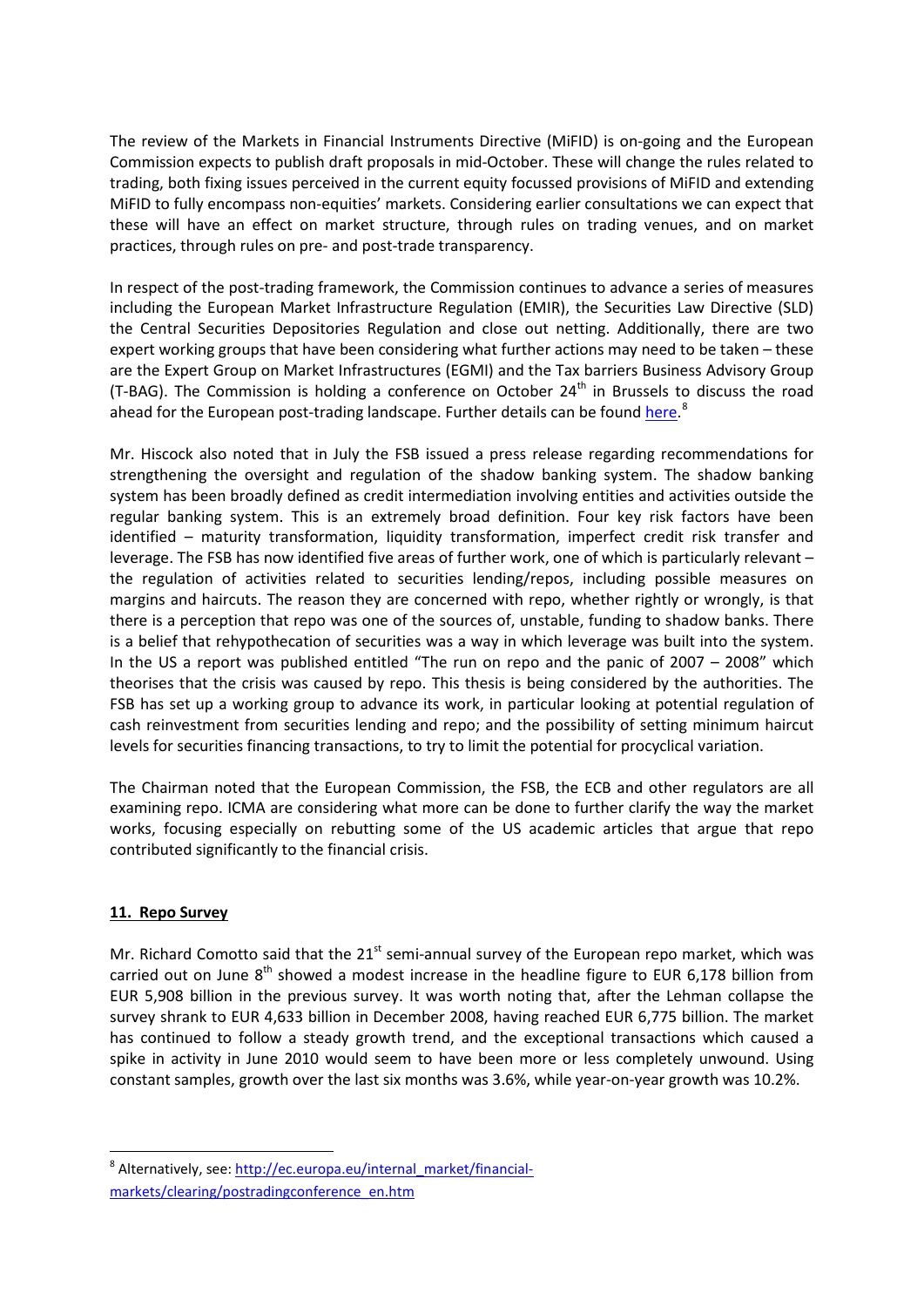The share of electronic trading accounted for 28.2%, little changed from the last survey, while voicebrokered business was down to 19.6% from 20.3%. There was also a slight drop in tri-party repo to 11.2%. Anonymous electronic trading had declined from 18.5% to 17.4% due to an increase in direct cross-border business

The data also shows that a significant proportion of voice-brokered trades and direct trades are cleared through a CCP. Overall, CCP-cleared transactions accounted for 30.5% of outstanding repo business.

US Dollar trading was down to 16.2%, possibly representing the unwinding of the remainder of the exceptional transactions recorded in June 2010. There was a jump in the share of the Japanese yen to a record 6.4% from 3.6% for reasons that are not clear. In electronic trading, there was a sharp increase in the share of the euro, at the expense of the Swiss franc and pound sterling.

The share of German government bonds fell back but that of German covered bonds (pfandbriefe) increased. German government bonds have become scarcer as their role as a 'safe haven' has reduced secondary market supply. Spanish collateral (particularly government securities) continued to gain share, demonstrating the success of CCP clearing in securing market access for Spanish banks. Japanese collateral also expanded. The reduction in the share of German government securities was largely responsible for the continued reduction in the share of all government bonds within the pool of EU-originated collateral to a record low of 73.7% from 76.7%. But this change masked an expansion in the share of Spanish government securities. There was a significant shift in tri-party collateral into higher-rated non-government bonds (notably pfandbriefe). The percentage of government bonds in tri-party is starting to fall.

Short dates fell back sharply to a record low of 50.9% from 62.5%. On the other hand, repos with remaining terms of between six months and a year increased to 6.9% from 3.6%, and transactions with more than a year remaining to maturity jumped to 8.7% from 1.0%.

Floating rate repo rebounded. Open rate repo increased slightly. Securities lending on repo desks declined to 17.5% from 18.8%. The next survey will be conducted on December  $7<sup>th</sup>$ .

# **12. Any other business**

The Chairman noted that no further business was raised. He thanked BNY Mellon, Mr. Richard Comotto and the ICMA staff.

# **13. Next meetings**

The Chairman said that there would be a GMRA/GMSLA Workshop being held in Zurich from September 21 – 23 $^{rd}$ . Additionally, the next ICMA Professional Repo and Collateral Management Course was being hosted by BondLend on November  $21 - 22$  at the Grange Tower Bridge Hotel in London. Further details can be found *here*.<sup>[9](#page-14-0)</sup> Finally, the next general meeting of the European Repo Council would be held in the afternoon on January  $18<sup>th</sup>$  in Luxembourg, hosted by Clearstream.

<sup>&</sup>lt;sup>9</sup> Alternatively, see: [http://www.icmagroup.org/Events/ICMA-Professional-Repo-and-Collateral-Manageme-](http://www.icmagroup.org/Events/ICMA-Professional-Repo-and-Collateral-Manageme-(1).aspx) [\(1\).aspx](http://www.icmagroup.org/Events/ICMA-Professional-Repo-and-Collateral-Manageme-(1).aspx)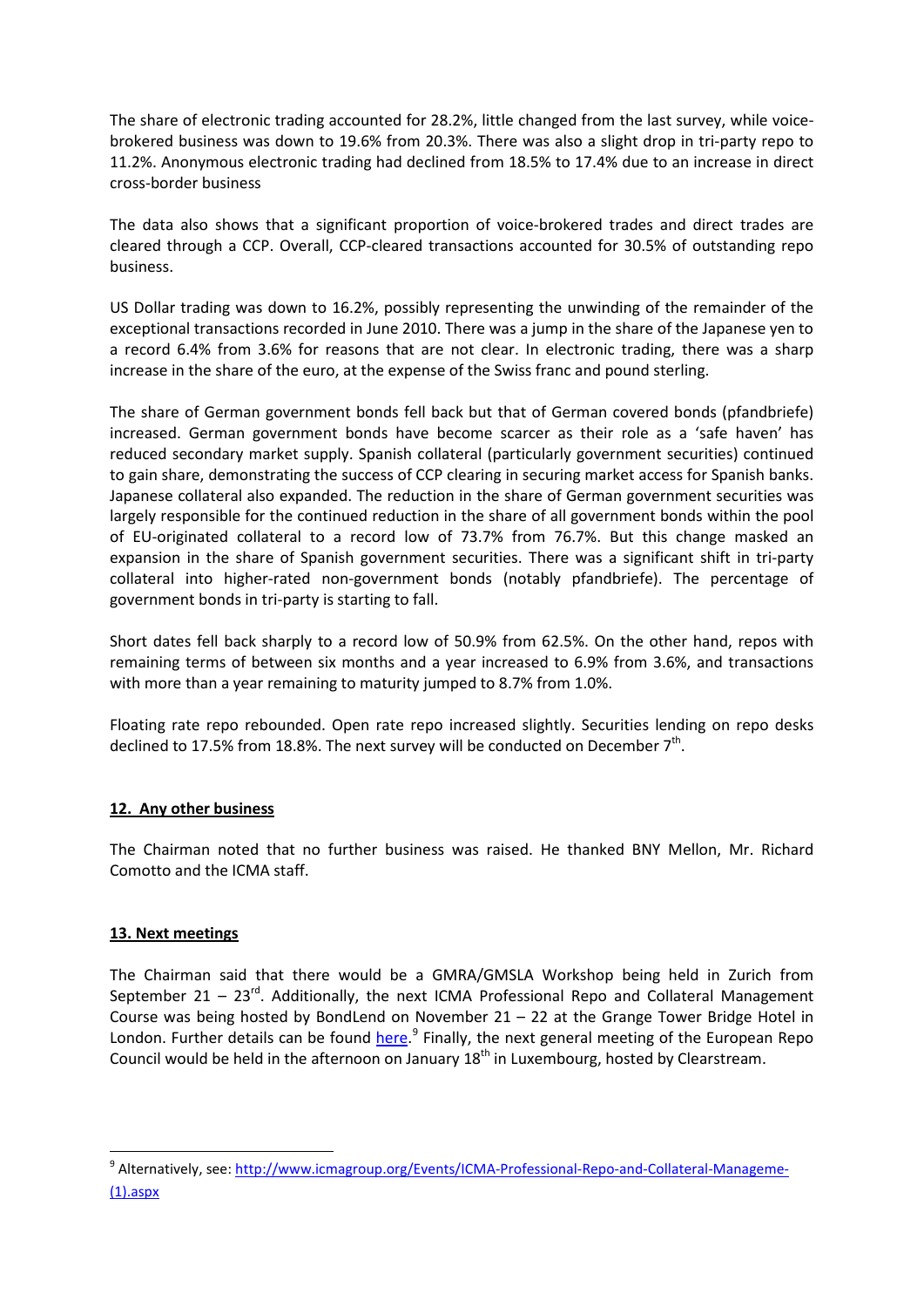### **Annex A**

#### **The following member firms were represented at the meeting:**

*Aurel BGC, Paris Banco de Sabadell, SA BNP Paribas, Paris Banco Santander, S.A., Madrid Caja de Ahorros y Pensiones de Barcelona (La Caixa), Barcelona Caja de Madrid, Madrid Citigroup Global Markets Limited, London Confederación Española de Cajas de Ahorros (CECA), Madrid Crédit Agricole Corporate and Investment Bank, Paris Danske Bank A/S, Copenhagen Dexia Bank Belgium NV/SA, Brussels DZ Bank AG Deutsche Zentral-Genossenschaftsbank, Frankfurt Eurex Repo GmbH, Frankfurt EuroMTS Limited, London Goldman Sachs International, London HSBC Bank plc, London HSBC France, Paris ICAP Securities Limited, London ING Bank N.V., Amsterdam J.P. Morgan Securities Limited, London Kredietbank SA LuxembourgeoiseKBL European Private Bankers S.A., Luxembourg Landesbank Baden-Württemberg, Stuttgart Macquarie Bank Limited, London Morgan Stanley & Co. International PLC, London NATIXIS, Paris Nomura International plc, London Nordea Bank Danmark A/S, Copenhagen Société Générale S.A., Paris*

#### **The following member firms were not represented at the meeting:**

*ABN AMRO N.V., Amsterdam Banca IMI S.p.A., Milan Banco Bilbao Vizcaya Argentaria, S.A., Madrid Bank Julius Bär & Co. AG, Zurich Bank of Scotland plc, London Banque et Caisse d'Epargne de l'Etat, Luxembourg Barclays Capital Securities Limited, London Bayerische Landesbank, Munich Commerzbank Aktiengesellschaft, Frankfurt Commonwealth Bank of Australia, Sydney Coöperatieve Centrale Raiffeisen-Boerenleenbank B.A. (trading as Rabobank International), London branch Credit Suisse Securities (Europe) Limited, London Daiwa Capital Markets Europe Limited, London Deutsche Bank AG, Frankfurt Fortis Bank, Brussels*